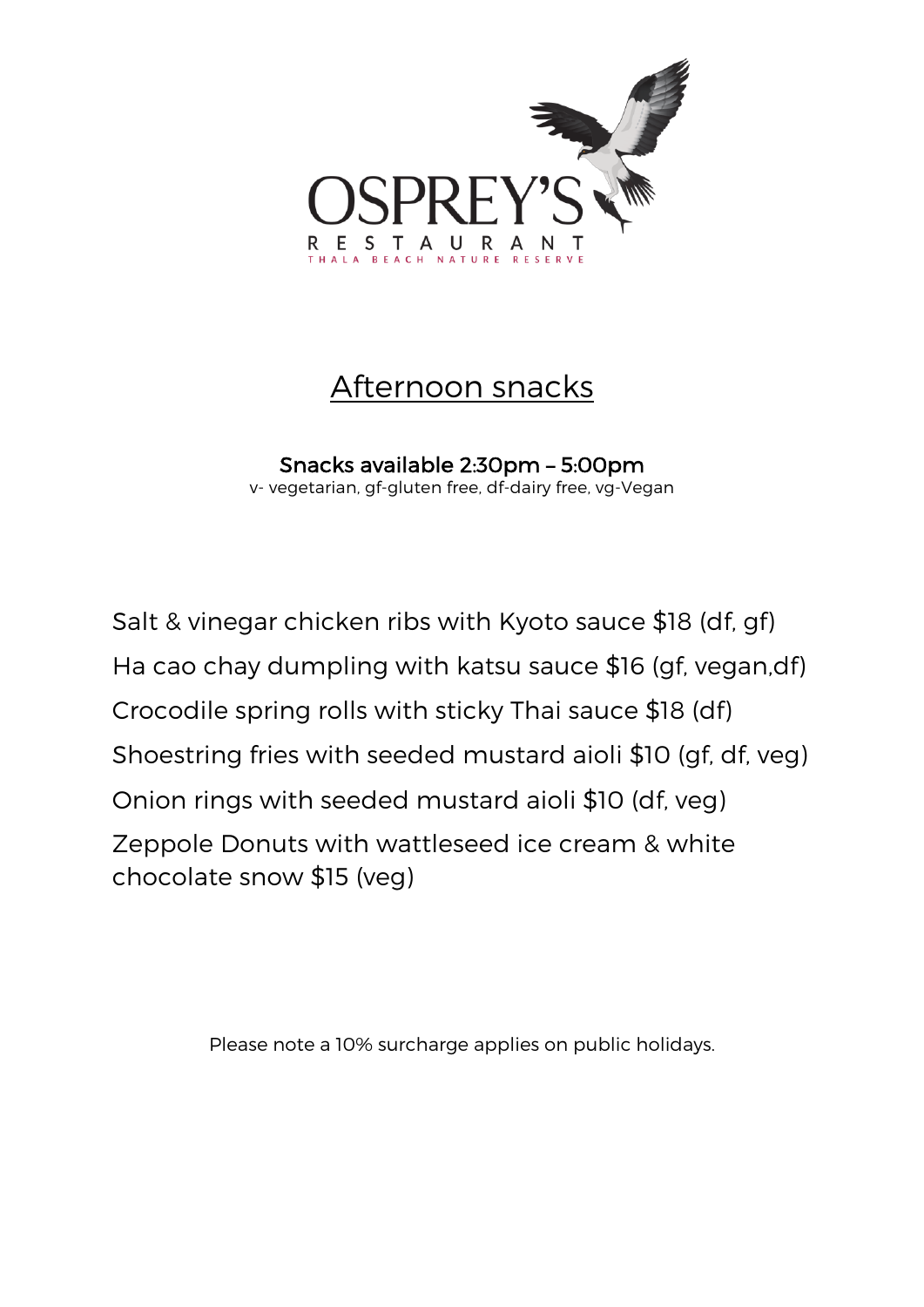### Beer

#### Off The Tap….

Large (425ml) 11 Small (285ml) 8

The Prospector Pilsner Port Douglas 12 Matso Ginger Beer Broome, W.A 12 Hopturtle IPA Cairns 12 Pitchfork Betty's Pale Ale Port Douglas 12 Corona Mexico 10.5 Boags Premium Lager Tasmania 10.50 Victoria Bitter Victoria 8.7 Great Northern Original Lager Queensland 8.7 Tooheys Old (Dark Ale) New South Wales 8.7 XXXX Gold (Midstrength) Queensland 8 Cascade Light (Low Alcohol) Tasmania 8

# Wine by the Glass

**Sparkling** McPherson Estate Nagambie VIC 9.5

White 821 South Sauvignon blanc Marlborough NZ 10.5 McPherson Estate Pinot Grigio Nagambie VIC 9.5 Shirvington Riesling Clare valley SA 14.5 McPherson Estate Chardonnay Nagambie VIC 9.5 Langmeil Riesling (semi sweet) Barossa valley 12

#### Red

Brockenchack Rose` Eden Valley SA 13 Cape Schanck Pinot Noir Mornington Peninsula VIC 12 The Gables Cab Sav Coonawarra SA 13.5 McPhersons Estate Shiraz Nagambie VIC 9.5

### Ciders

Cheeky Tiki Dry Childers, Queensland 10.5 Cheeky Tiki Sweet Childers, Queensland 10.5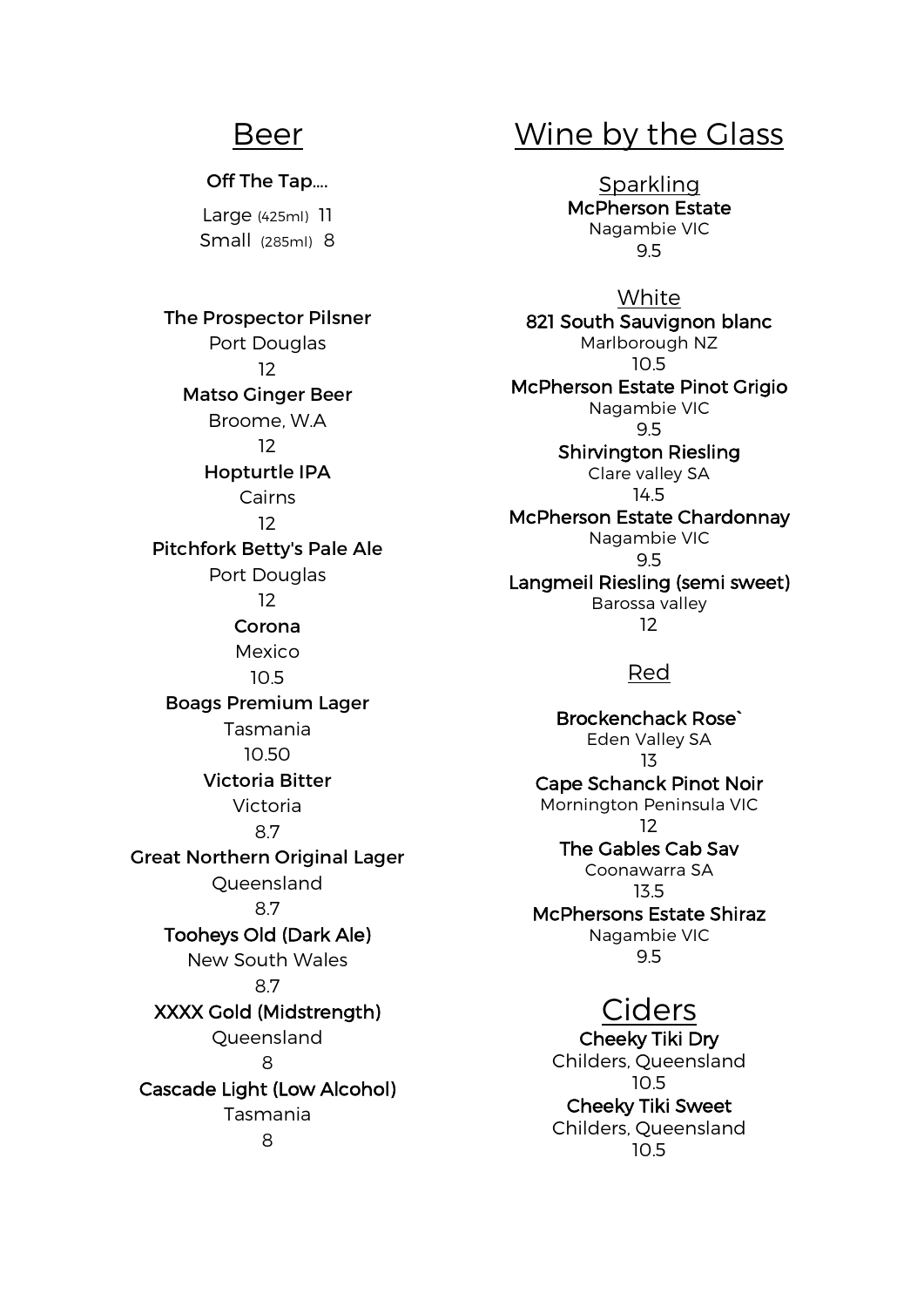# **Cocktails**

#### Paloma Spritz

Reposado tequila, fresh lime squeeze, ruby grapefruit juice, topped with soda and sparkling wine

18.5

#### Passionfruit Spritz

Passionfruit liqueur, fresh lemon squeeze, passionfruit pulp, topped with soda and sparkling wine

18.5

#### Classic Martini (Gin or Vodka)

Tanqueray or Stolichnaya, Noilly prat, stirred & strained with olives or lemon twist

20

#### Kamikaze

Equal parts vodka, triple sec & lime juice shaken with ice

22

#### Hibiscus Heaven

Vodka, elderflower liqueur, fresh lime squeeze topped with hibiscus tea

20

#### Chocolate Negroni

Gin, dark chocolate liqueur, campari, orange peel over Ice

22

### Gold Rush

Jack Daniels, fresh lemon squeeze, honey syrup over Ice

 $20$ 

#### Spiced Pirate

Spiced rum, kahlua, fresh lime squeeze, topped with pineapple juice

20

#### Sidecar

Cognac, apricot brandy, fresh lemon squeeze, orange peel

22

#### El Pina Margarita

Tequila, malibu, fresh lime, pineapple & triple sec shaken with ice

20

#### Thala Collins

Davidson plum infused gin, triple sec, lemon & soda built over ice

#### 22

#### Cherry Ripe

Cherry brandy, crème de cacao & malibu blended with cream

20

#### Banana Bender

Baileys, Tia Maria & banana liqueur blended with cream

#### $20$

#### Toblerone

Frangelico, baileys & kahlua blended with Cream